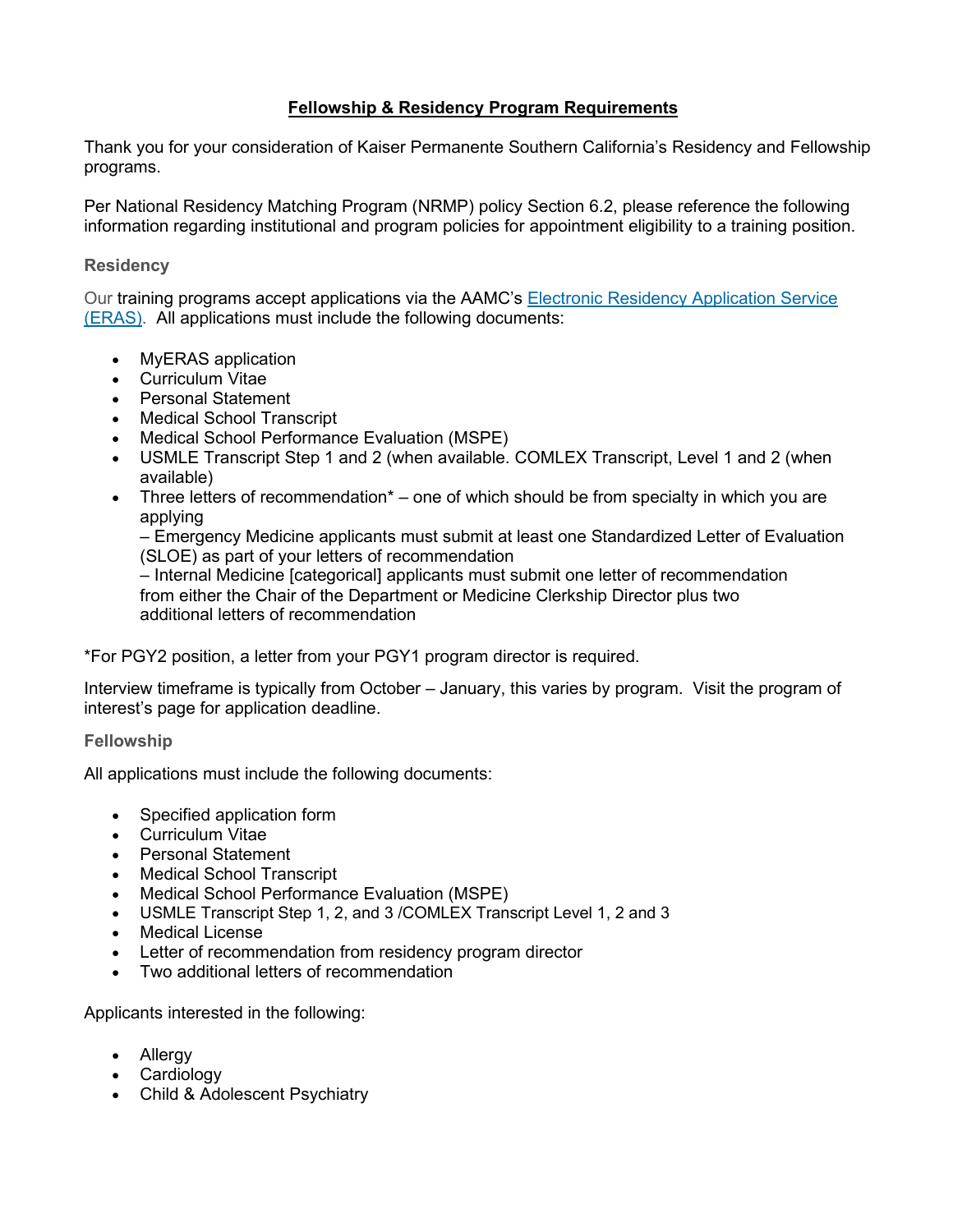- Electrophysiology
- **Gastroenterology**
- **Geriatrics**
- Hospice and Palliative Care
- Interventional Cardiology
- Nephrology
- Sports Medicine\*

\* For Sports Medicine, as an adjunct to your ERAS application, please print the document[\(Code of Ethics](http://www.amssm.org/Content/pdf%20files/Code_Ethics_4_Match-ERAS.pdf)  [for the Match\)](http://www.amssm.org/Content/pdf%20files/Code_Ethics_4_Match-ERAS.pdf) and submit directly to the programs you are applying to. Please submit the Code of Ethics in place of your 4th letter of recommendation, or email it directly to [Socal.Residency@kp.org](mailto:Socal.Residency@kp.org)

Must apply and submit documents via the [Electronic Residency Application Service \(ERAS\).](https://www.aamc.org/students/medstudents/eras/)

Applicants interested in:

• Community Medicine Fellowship – [Click here to apply online](http://residency-scal-kaiserpermanente.org/fellowship/communitymedicine/apply-online/)

Applicants interested in:

• Ortho Sports Medicine

Must complete application and submission of documents via the [SF Match.](https://www.sfmatch.org/SpecialtyInsideAll.aspx?id=11&typ=1&name=Orthopaedic%20Sports%20Medicine)

\*\*\* Please visit your program of interest's page for application deadline.

### **International Medical Graduates**

- Post Training Authorization Letter (PTAL) is no longer required.
- Must submit an ECFMG (Educational Commission for Foreign Medical Graduates) Status Report at the time of application.

### **Visa Policy**

Visas (which include, Temporary TN work status, temporary H-1B and J-1) can only be sponsored for hard to fill positions. However, our training programs are extremely competitive and do not meet the hard to fill criteria.

### **Requirements**

NRMP matched residents or fellows must complete the following prior to beginning training:

- Clearance of Background Check: relating to references, criminal convictions, and government sanction or exclusion
- I-9 Employment Eligibility Form: Completion of the federally required I-9 employment eligibility form with supporting documentation
- Educational Background, Licenses, Certifications: Verification required for the position See Requirements by Program and PGY level
- Pre-Employment Health Clearance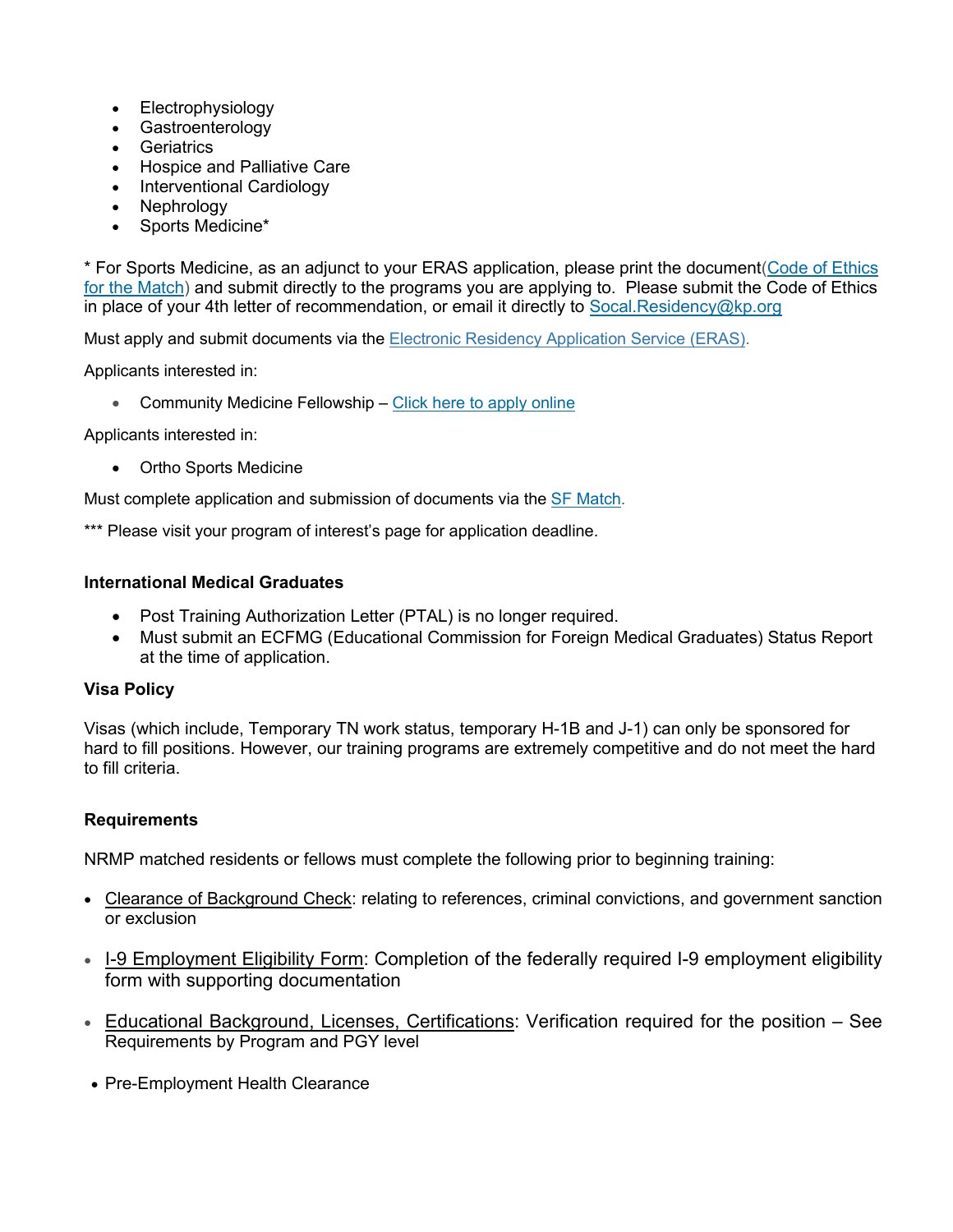• Drug Screening Clearance

# **Requirements by Program and PGY level**

#### **LEGEND**

**PTL:**California Post Graduate Training License \***PS**: Procedural Sedation Test **CML**: California Medical License **NRP**: Neonatal Resuscitation Program Cert. **BLS**: Basic Life Support Certification **PALS**: Pediatric Advanced Life Support Cert.

- 
- 
- 
- **DEA**: Drug Enforcement Admin. License **ACLS**: Advanced Cardiac Life Support Certification

#### **Note: BLS, ACLS, NRP, & PALS must be certified by the American Heart Association \*Administered by KP LAMC**

| <b>Training Program</b>                      | <b>Post Graduate Year</b>                       |                                                        |                                                               |                                                             |                                                             |                                                             |                                                             |                                                             |
|----------------------------------------------|-------------------------------------------------|--------------------------------------------------------|---------------------------------------------------------------|-------------------------------------------------------------|-------------------------------------------------------------|-------------------------------------------------------------|-------------------------------------------------------------|-------------------------------------------------------------|
|                                              | $\mathbf{1}$                                    | $\overline{2}$                                         | $\overline{\mathbf{3}}$                                       | $\overline{4}$                                              | 5                                                           | $6\phantom{1}$                                              | $\overline{7}$                                              | $\pmb{8}$                                                   |
| Allergy Immunology                           |                                                 |                                                        |                                                               | CML<br><b>DEA</b><br><b>BLS</b><br><b>ACLS</b>              | <b>CML</b><br>DEA<br><b>BLS</b><br><b>ACLS</b>              |                                                             |                                                             |                                                             |
| Cardiology                                   |                                                 |                                                        |                                                               | CML<br><b>DEA</b><br><b>BLS</b><br><b>ACLS</b><br>PS        | CML<br><b>DEA</b><br><b>BLS</b><br><b>ACLS</b><br>PS        | <b>CML</b><br><b>DEA</b><br><b>BLS</b><br><b>ACLS</b><br>PS |                                                             |                                                             |
| Child & Adolescent Psychiatry                |                                                 |                                                        |                                                               | CML<br><b>DEA</b><br><b>BLS</b>                             | CML<br>DEA<br><b>BLS</b>                                    |                                                             |                                                             |                                                             |
| <b>Clinical Cardiac</b><br>Electrophysiology |                                                 |                                                        |                                                               |                                                             |                                                             |                                                             | <b>CML</b><br><b>DEA</b><br><b>BLS</b><br><b>ACLS</b><br>PS | CML<br><b>DEA</b><br><b>BLS</b><br><b>ACLS</b><br><b>PS</b> |
| Dermatology                                  |                                                 | PTL<br><b>BLS</b><br><b>ACLS</b><br>DEA                | CML<br><b>DEA</b><br><b>BLS</b><br><b>ACLS</b>                | CML<br>DEA<br><b>BLS</b><br><b>ACLS</b>                     |                                                             |                                                             |                                                             |                                                             |
| <b>Emergency Medicine</b>                    | PTL<br><b>BLS</b><br><b>ACLS</b><br>PALS        | PTL<br><b>BLS</b><br><b>ACLS</b><br>PALS<br>DEA        | PTL<br><b>DEA</b><br><b>BLS</b><br><b>ACLS</b><br><b>PALS</b> |                                                             |                                                             |                                                             |                                                             |                                                             |
| <b>Family Medicine</b>                       | PTL<br><b>BLS</b><br>ACLS<br><b>NRP</b><br>PALS | PTL<br><b>BLS</b><br><b>ACLS</b><br>PALS<br><b>DEA</b> | PTL<br><b>DEA</b><br><b>BLS</b><br><b>ACLS</b>                |                                                             |                                                             |                                                             |                                                             |                                                             |
| Gastroenterology                             |                                                 |                                                        |                                                               | <b>CML</b><br><b>DEA</b><br><b>BLS</b><br><b>ACLS</b><br>PS | <b>CML</b><br><b>DEA</b><br><b>BLS</b><br><b>ACLS</b><br>PS | <b>CML</b><br><b>DEA</b><br><b>BLS</b><br><b>ACLS</b><br>PS |                                                             |                                                             |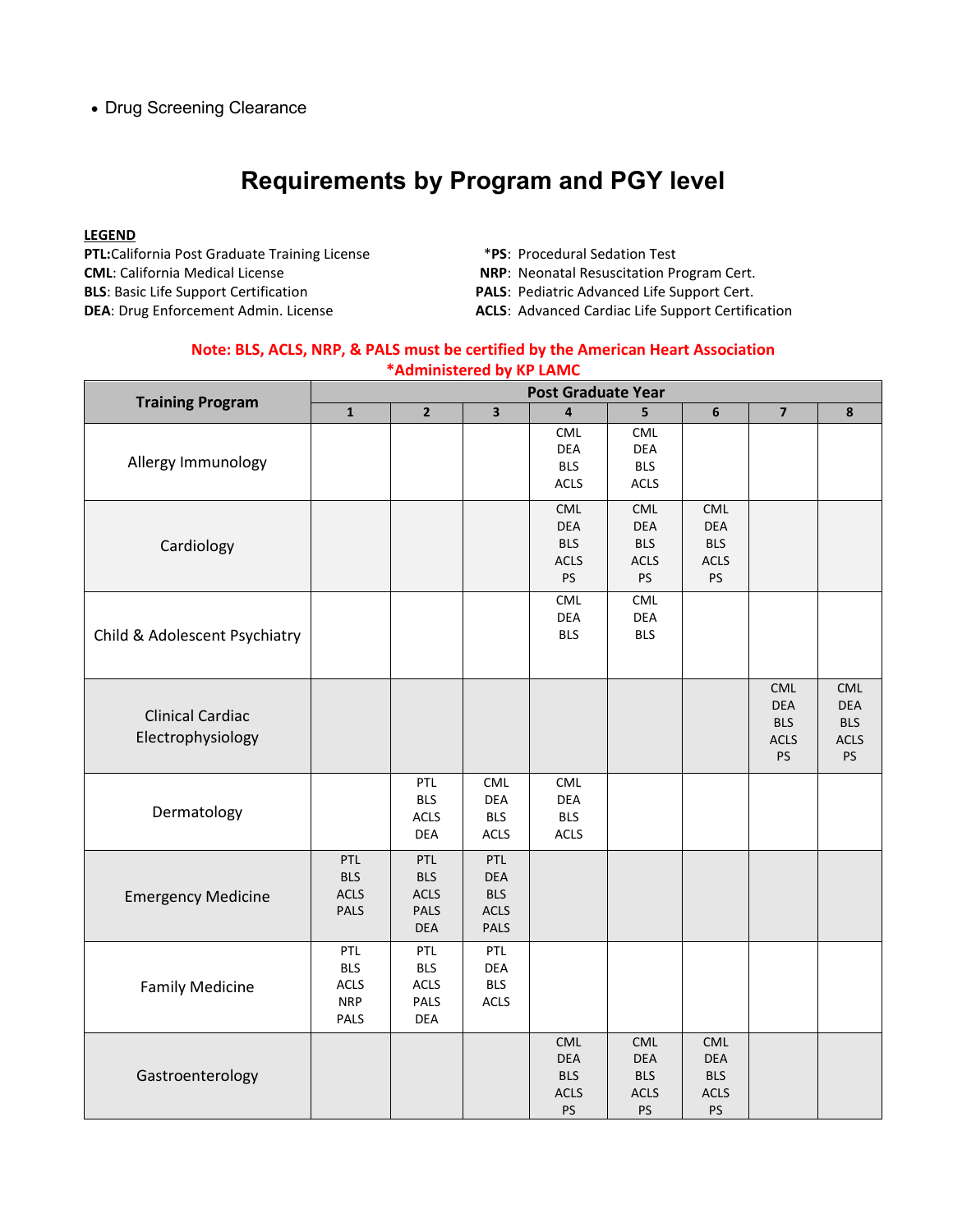| <b>Training Program</b>                                 | <b>Post Graduate Year</b>                      |                                                                    |                                                              |                                                             |                                                      |                                  |                                                      |           |
|---------------------------------------------------------|------------------------------------------------|--------------------------------------------------------------------|--------------------------------------------------------------|-------------------------------------------------------------|------------------------------------------------------|----------------------------------|------------------------------------------------------|-----------|
|                                                         | $\mathbf{1}$                                   | $\overline{2}$                                                     | $\overline{\mathbf{3}}$                                      | 4                                                           | 5                                                    | $\bf 6$                          | $\overline{7}$                                       | $\pmb{8}$ |
| <b>General Surgery</b>                                  | PTL<br><b>BLS</b><br>$\sf ACLS$                | PTL<br><b>BLS</b><br><b>ACLS</b><br>DEA                            | PTL<br><b>DEA</b><br><b>BLS</b><br><b>ACLS</b><br>PS         | <b>CML</b><br>DEA<br><b>BLS</b><br><b>ACLS</b><br>PS        | <b>CML</b><br><b>DEA</b><br><b>BLS</b><br>ACLS<br>PS |                                  |                                                      |           |
| Geriatrics                                              |                                                |                                                                    |                                                              | CML<br>DEA<br><b>BLS</b><br><b>ACLS</b>                     |                                                      |                                  |                                                      |           |
| Hospice & Palliative Medicine<br>*Pediatrics Track Only |                                                |                                                                    |                                                              | CML<br>DEA<br><b>BLS</b><br><b>ACLS</b><br>PALS*            |                                                      |                                  |                                                      |           |
| <b>Internal Medicine</b>                                | PTL<br><b>BLS</b><br>ACLS                      | PTL<br><b>BLS</b><br>ACLS<br><b>DEA</b>                            | PTL<br><b>DEA</b><br><b>BLS</b><br><b>ACLS</b>               | <b>CML</b><br>DEA<br><b>BLS</b><br><b>ACLS</b>              |                                                      |                                  |                                                      |           |
| <b>Interventional Cardiology</b>                        |                                                |                                                                    |                                                              |                                                             |                                                      |                                  | <b>CML</b><br><b>DEA</b><br><b>BLS</b><br>ACLS<br>PS |           |
| Nephrology                                              |                                                |                                                                    |                                                              | CML<br>DEA<br><b>BLS</b><br><b>ACLS</b><br><b>PS</b>        | CML<br><b>DEA</b><br><b>BLS</b><br>ACLS<br>PS        |                                  |                                                      |           |
| Neurology                                               | PTL<br><b>BLS</b><br>ACLS                      | PTL<br><b>BLS</b><br><b>ACLS</b><br>DEA                            | PTL<br>DEA<br><b>BLS</b><br><b>ACLS</b>                      | CML<br>DEA<br><b>BLS</b><br><b>ACLS</b>                     |                                                      |                                  |                                                      |           |
| Obstetrics & Gynecology                                 | PTL<br><b>BLS</b><br><b>ACLS</b><br><b>NRP</b> | PTL<br><b>BLS</b><br>ACLS<br><b>NRP</b><br><b>PS</b><br><b>DEA</b> | PTL<br><b>DEA</b><br><b>BLS</b><br><b>ACLS</b><br><b>NRP</b> | CML<br>$DEA$<br><b>BLS</b><br><b>ACLS</b><br><b>NRP</b>     |                                                      |                                  |                                                      |           |
| <b>Ortho Sports Medicine</b>                            |                                                |                                                                    |                                                              |                                                             |                                                      | CML<br>DEA<br><b>BLS</b><br>ACLS |                                                      |           |
| <b>Pediatric Medicine</b>                               | PTL<br><b>BLS</b><br><b>NRP</b><br>PALS        | PTL<br><b>BLS</b><br><b>NRP</b><br>PALS<br><b>PS</b><br>DEA        | PTL<br>DEA<br><b>BLS</b><br><b>NRP</b><br><b>PALS</b><br>PS  | CML<br>DEA<br><b>BLS</b><br><b>NRP</b><br>PALS<br><b>PS</b> |                                                      |                                  |                                                      |           |